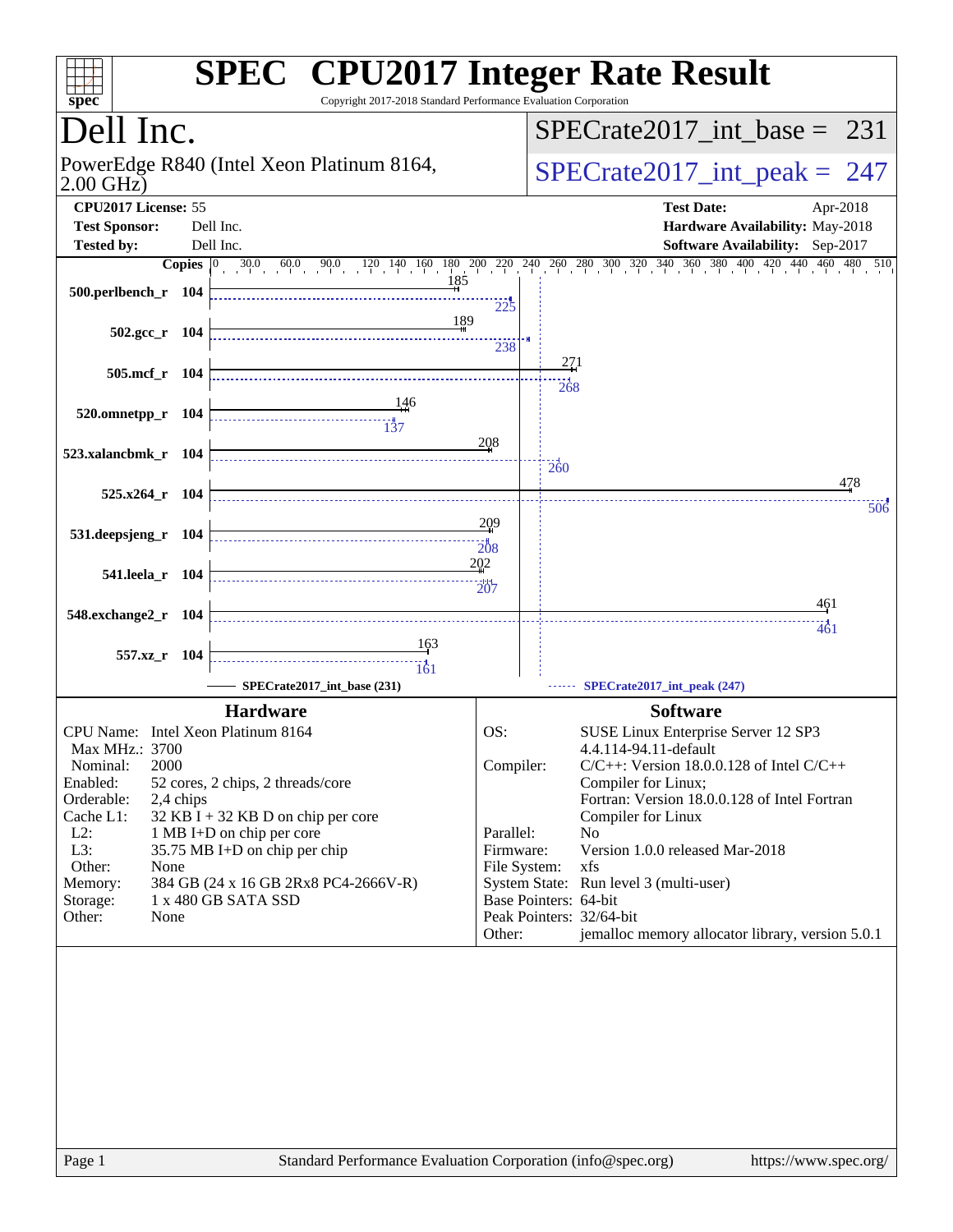

Copyright 2017-2018 Standard Performance Evaluation Corporation

### Dell Inc.

#### 2.00 GHz) PowerEdge R840 (Intel Xeon Platinum 8164,  $\vert$  [SPECrate2017\\_int\\_peak =](http://www.spec.org/auto/cpu2017/Docs/result-fields.html#SPECrate2017intpeak) 247

[SPECrate2017\\_int\\_base =](http://www.spec.org/auto/cpu2017/Docs/result-fields.html#SPECrate2017intbase) 231

**[CPU2017 License:](http://www.spec.org/auto/cpu2017/Docs/result-fields.html#CPU2017License)** 55 **[Test Date:](http://www.spec.org/auto/cpu2017/Docs/result-fields.html#TestDate)** Apr-2018 **[Test Sponsor:](http://www.spec.org/auto/cpu2017/Docs/result-fields.html#TestSponsor)** Dell Inc. **[Hardware Availability:](http://www.spec.org/auto/cpu2017/Docs/result-fields.html#HardwareAvailability)** May-2018 **[Tested by:](http://www.spec.org/auto/cpu2017/Docs/result-fields.html#Testedby)** Dell Inc. **[Software Availability:](http://www.spec.org/auto/cpu2017/Docs/result-fields.html#SoftwareAvailability)** Sep-2017

#### **[Results Table](http://www.spec.org/auto/cpu2017/Docs/result-fields.html#ResultsTable)**

|                                  | <b>Base</b>   |                |       |                | <b>Peak</b> |                |       |               |                |              |                |              |                |              |
|----------------------------------|---------------|----------------|-------|----------------|-------------|----------------|-------|---------------|----------------|--------------|----------------|--------------|----------------|--------------|
| <b>Benchmark</b>                 | <b>Copies</b> | <b>Seconds</b> | Ratio | <b>Seconds</b> | Ratio       | <b>Seconds</b> | Ratio | <b>Copies</b> | <b>Seconds</b> | <b>Ratio</b> | <b>Seconds</b> | <b>Ratio</b> | <b>Seconds</b> | <b>Ratio</b> |
| $500.$ perlbench_r               | 104           | 907            | 183   | 891            | 186         | 894            | 185   | 104           | 736            | 225          | 737            | 225          | 739            | 224          |
| $502.\text{gcc\_r}$              | 104           | 784            | 188   | 773            | 190         | 778            | 189   | 104           | 618            | 238          | 623            | 236          | 619            | 238          |
| $505$ .mcf r                     | 104           | 614            | 274   | 621            | 271         | 623            | 270   | 104           | 626            | 269          | 626            | 268          | 626            | 268          |
| 520.omnetpp_r                    | 104           | 920            | 148   | 934            | 146         | 956            | 143   | 104           | 992            | 137          | 990            | 138          | 998            | 137          |
| 523.xalancbmk_r                  | 104           | 523            | 210   | 528            | 208         | 527            | 208   | 104           | 422            | 260          | 422            | 261          | 422            | 260          |
| 525.x264 r                       | 104           | 381            | 478   | 381            | 478         | 380            | 479   | 104           | 360            | 506          | 360            | 507          | 360            | 506          |
| 531.deepsjeng_r                  | 104           | 565            | 211   | 572            | 208         | 570            | 209   | 104           | 577            | 206          | 573            | 208          | 574            | 208          |
| 541.leela r                      | 104           | 857            | 201   | 844            | 204         | 853            | 202   | 104           | 820            | 210          | 845            | 204          | 832            | 207          |
| 548.exchange2_r                  | 104           | 591            | 461   | 591            | 461         | 591            | 461   | 104           | 590            | 462          | <u>591</u>     | 461          | 591            | 461          |
| 557.xz r                         | 104           | 690            | 163   | 690            | 163         | 691            | 163   | 104           | 696            | <b>161</b>   | 696            | 161          | 695            | 162          |
| $SPECrate2017$ int base =<br>231 |               |                |       |                |             |                |       |               |                |              |                |              |                |              |
| $CDFCsoft2017 int node =$        | 247           |                |       |                |             |                |       |               |                |              |                |              |                |              |

**[SPECrate2017\\_int\\_peak =](http://www.spec.org/auto/cpu2017/Docs/result-fields.html#SPECrate2017intpeak) 247**

Results appear in the [order in which they were run](http://www.spec.org/auto/cpu2017/Docs/result-fields.html#RunOrder). Bold underlined text [indicates a median measurement](http://www.spec.org/auto/cpu2017/Docs/result-fields.html#Median).

#### **[Submit Notes](http://www.spec.org/auto/cpu2017/Docs/result-fields.html#SubmitNotes)**

 The numactl mechanism was used to bind copies to processors. The config file option 'submit' was used to generate numactl commands to bind each copy to a specific processor. For details, please see the config file.

#### **[Operating System Notes](http://www.spec.org/auto/cpu2017/Docs/result-fields.html#OperatingSystemNotes)**

Stack size set to unlimited using "ulimit -s unlimited"

#### **[General Notes](http://www.spec.org/auto/cpu2017/Docs/result-fields.html#GeneralNotes)**

Environment variables set by runcpu before the start of the run: LD\_LIBRARY\_PATH = "/root/cpu2017/lib/ia32:/root/cpu2017/lib/intel64:/root/cpu2017/je5.0.1-32:/root/cpu2017/je5.0.1-64" Binaries compiled on a system with 1x Intel Core i7-4790 CPU + 32GB RAM memory using Redhat Enterprise Linux 7.4 Yes: The test sponsor attests, as of date of publication, that CVE-2017-5754 (Meltdown) is mitigated in the system as tested and documented. Yes: The test sponsor attests, as of date of publication, that CVE-2017-5753 (Spectre variant 1) is mitigated in the system as tested and documented. Yes: The test sponsor attests, as of date of publication, that CVE-2017-5715 (Spectre variant 2) is mitigated in the system as tested and documented. jemalloc: configured and built at default for 32bit (i686) and 64bit (x86\_64) targets; jemalloc: built with the RedHat Enterprise 7.4, and the system compiler gcc 4.8.5; jemalloc: sources available via jemalloc.net Transparent Huge Pages enabled by default Prior to runcpu invocation

**(Continued on next page)**

| Page 2<br>Standard Performance Evaluation Corporation (info@spec.org) | https://www.spec.org/ |
|-----------------------------------------------------------------------|-----------------------|
|-----------------------------------------------------------------------|-----------------------|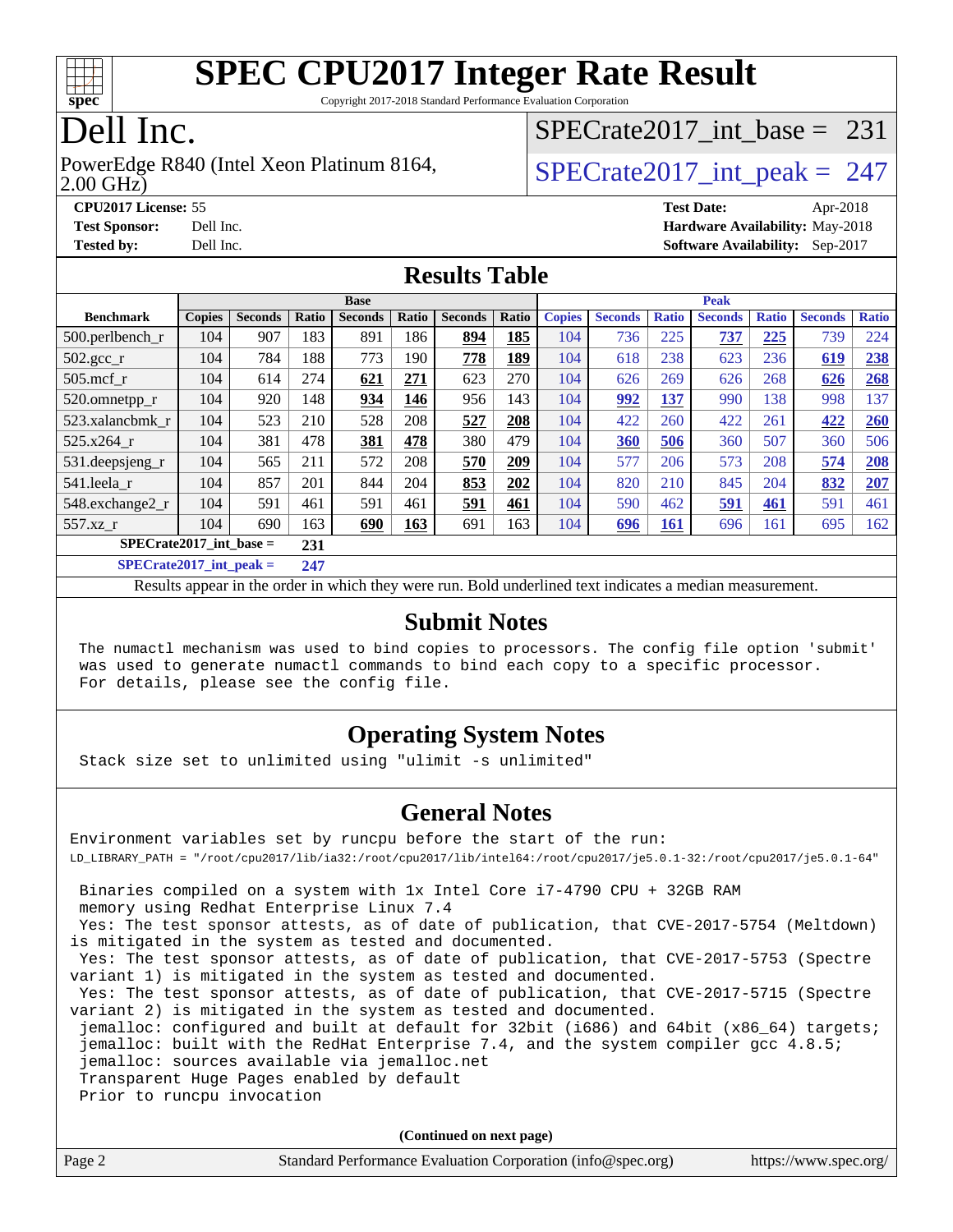

Copyright 2017-2018 Standard Performance Evaluation Corporation

### Dell Inc.

2.00 GHz) PowerEdge R840 (Intel Xeon Platinum 8164,  $\vert$  [SPECrate2017\\_int\\_peak =](http://www.spec.org/auto/cpu2017/Docs/result-fields.html#SPECrate2017intpeak) 247

 $SPECrate2017\_int\_base = 231$ 

**[CPU2017 License:](http://www.spec.org/auto/cpu2017/Docs/result-fields.html#CPU2017License)** 55 **[Test Date:](http://www.spec.org/auto/cpu2017/Docs/result-fields.html#TestDate)** Apr-2018 **[Test Sponsor:](http://www.spec.org/auto/cpu2017/Docs/result-fields.html#TestSponsor)** Dell Inc. **[Hardware Availability:](http://www.spec.org/auto/cpu2017/Docs/result-fields.html#HardwareAvailability)** May-2018 **[Tested by:](http://www.spec.org/auto/cpu2017/Docs/result-fields.html#Testedby)** Dell Inc. **[Software Availability:](http://www.spec.org/auto/cpu2017/Docs/result-fields.html#SoftwareAvailability)** Sep-2017

#### **[General Notes \(Continued\)](http://www.spec.org/auto/cpu2017/Docs/result-fields.html#GeneralNotes)**

 Filesystem page cache synced and cleared with: sync; echo 3> /proc/sys/vm/drop\_caches runcpu command invoked through numactl i.e.: numactl --interleave=all runcpu <etc>

#### **[Platform Notes](http://www.spec.org/auto/cpu2017/Docs/result-fields.html#PlatformNotes)**

Page 3 Standard Performance Evaluation Corporation [\(info@spec.org\)](mailto:info@spec.org) <https://www.spec.org/> BIOS settings: Sub NUMA Cluster enabled Virtualization Technology disabled System Profile set to Custom CPU Performance set to Maximum Performance C States set to Autonomous C1E disabled Uncore Frequency set to Dynamic Energy Efficiency Policy set to Performance Memory Patrol Scrub disabled Logical Processor enabled CPU Interconnect Bus Link Power Management disabled PCI ASPM L1 Link Power Management disabled Sysinfo program /root/cpu2017/bin/sysinfo Rev: r5797 of 2017-06-14 96c45e4568ad54c135fd618bcc091c0f running on linux-fitm Mon Apr 30 03:12:39 2018 SUT (System Under Test) info as seen by some common utilities. For more information on this section, see <https://www.spec.org/cpu2017/Docs/config.html#sysinfo> From /proc/cpuinfo model name : Intel(R) Xeon(R) Platinum 8164 CPU @ 2.00GHz 2 "physical id"s (chips) 104 "processors" cores, siblings (Caution: counting these is hw and system dependent. The following excerpts from /proc/cpuinfo might not be reliable. Use with caution.) cpu cores : 26 siblings : 52 physical 0: cores 0 1 2 3 4 5 6 8 9 10 11 12 13 16 17 18 19 20 21 22 24 25 26 27 28 29 physical 1: cores 0 1 2 3 4 5 6 8 9 10 11 12 13 16 17 18 19 20 21 22 24 25 26 27 28 29 From lscpu: Architecture: x86\_64 CPU op-mode(s): 32-bit, 64-bit Byte Order: Little Endian CPU(s): 104 **(Continued on next page)**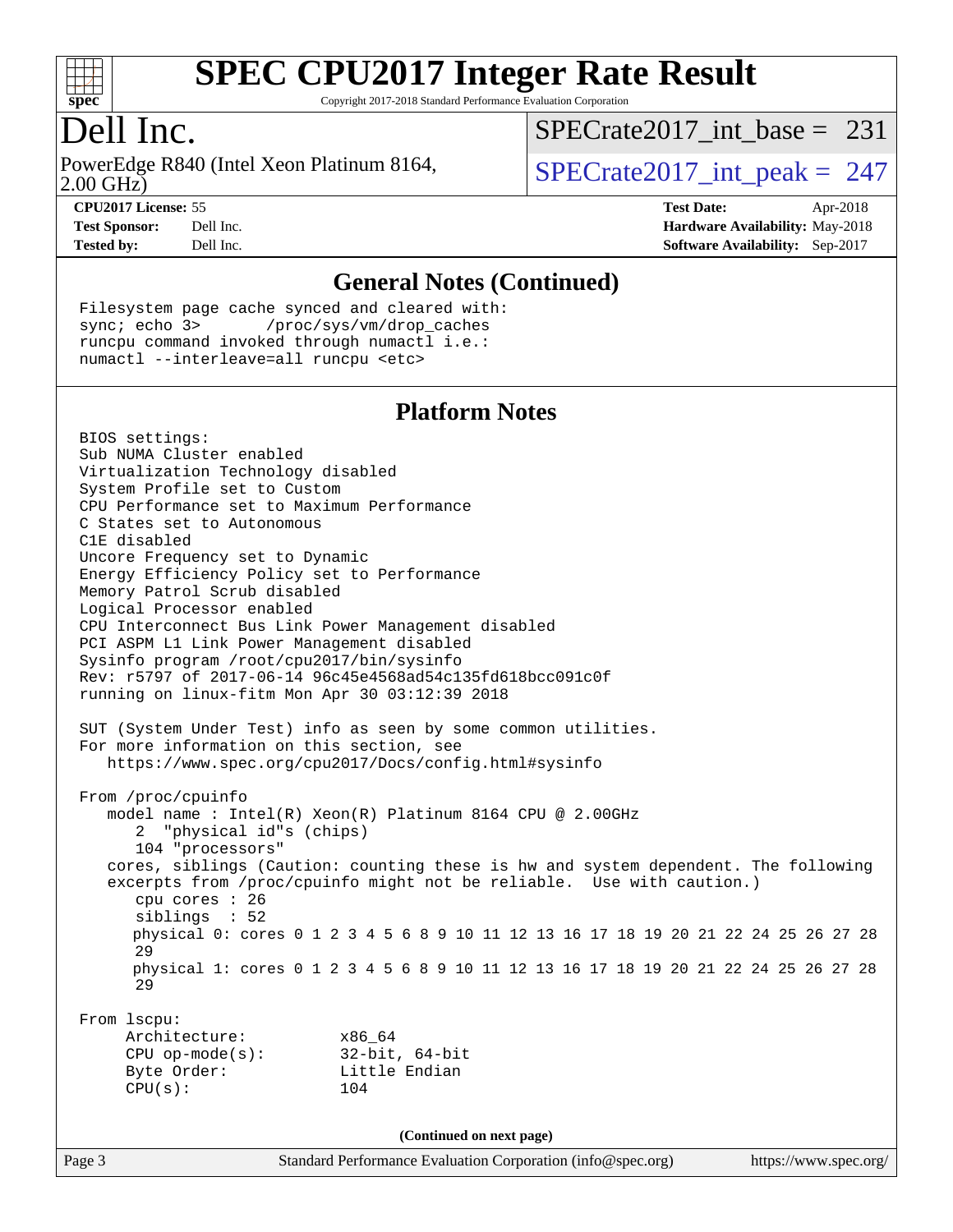

Copyright 2017-2018 Standard Performance Evaluation Corporation

### Dell Inc.

2.00 GHz) PowerEdge R840 (Intel Xeon Platinum 8164,  $\boxed{\text{SPECrate2017\_int\_peak = 247}}$ 

 $SPECTate2017\_int\_base = 231$ 

**[CPU2017 License:](http://www.spec.org/auto/cpu2017/Docs/result-fields.html#CPU2017License)** 55 **[Test Date:](http://www.spec.org/auto/cpu2017/Docs/result-fields.html#TestDate)** Apr-2018 **[Test Sponsor:](http://www.spec.org/auto/cpu2017/Docs/result-fields.html#TestSponsor)** Dell Inc. **[Hardware Availability:](http://www.spec.org/auto/cpu2017/Docs/result-fields.html#HardwareAvailability)** May-2018 **[Tested by:](http://www.spec.org/auto/cpu2017/Docs/result-fields.html#Testedby)** Dell Inc. **[Software Availability:](http://www.spec.org/auto/cpu2017/Docs/result-fields.html#SoftwareAvailability)** Sep-2017

#### **[Platform Notes \(Continued\)](http://www.spec.org/auto/cpu2017/Docs/result-fields.html#PlatformNotes)**

| On-line $CPU(s)$ list:                            | $0 - 103$                                                                                             |  |  |  |  |  |
|---------------------------------------------------|-------------------------------------------------------------------------------------------------------|--|--|--|--|--|
| Thread(s) per core:                               | 2                                                                                                     |  |  |  |  |  |
| $Core(s)$ per socket:                             | 26                                                                                                    |  |  |  |  |  |
| Socket(s):                                        | 2                                                                                                     |  |  |  |  |  |
| NUMA $node(s):$                                   | $\overline{4}$                                                                                        |  |  |  |  |  |
| Vendor ID:                                        | GenuineIntel                                                                                          |  |  |  |  |  |
| CPU family:                                       | 6                                                                                                     |  |  |  |  |  |
| Model:                                            | 85                                                                                                    |  |  |  |  |  |
| Model name:                                       | $Intel(R) Xeon(R) Platinum 8164 CPU @ 2.00GHz$                                                        |  |  |  |  |  |
| Stepping:                                         | 4                                                                                                     |  |  |  |  |  |
| CPU MHz:                                          | 1995.316                                                                                              |  |  |  |  |  |
| BogoMIPS:                                         | 3990.63                                                                                               |  |  |  |  |  |
| Virtualization:<br>L1d cache:                     | $VT - x$<br>32K                                                                                       |  |  |  |  |  |
| Lli cache:                                        | 32K                                                                                                   |  |  |  |  |  |
| $L2$ cache:                                       | 1024K                                                                                                 |  |  |  |  |  |
| L3 cache:                                         | 36608K                                                                                                |  |  |  |  |  |
| NUMA node0 CPU(s):                                |                                                                                                       |  |  |  |  |  |
|                                                   | 0, 4, 8, 12, 16, 20, 24, 28, 32, 36, 40, 44, 48, 52, 56, 60, 64, 68, 72, 76, 80, 84, 88, 92, 96, 100  |  |  |  |  |  |
| NUMA nodel CPU(s):                                |                                                                                                       |  |  |  |  |  |
|                                                   | 1, 5, 9, 13, 17, 21, 25, 29, 33, 37, 41, 45, 49, 53, 57, 61, 65, 69, 73, 77, 81, 85, 89, 93, 97, 101  |  |  |  |  |  |
| NUMA node2 CPU(s):                                |                                                                                                       |  |  |  |  |  |
|                                                   | 2, 6, 10, 14, 18, 22, 26, 30, 34, 38, 42, 46, 50, 54, 58, 62, 66, 70, 74, 78, 82, 86, 90, 94, 98, 102 |  |  |  |  |  |
| NUMA node3 CPU(s):                                |                                                                                                       |  |  |  |  |  |
|                                                   | 3, 7, 11, 15, 19, 23, 27, 31, 35, 39, 43, 47, 51, 55, 59, 63, 67, 71, 75, 79, 83, 87, 91, 95, 99, 103 |  |  |  |  |  |
| Flags:                                            | fpu vme de pse tsc msr pae mce cx8 apic sep mtrr pge mca cmov                                         |  |  |  |  |  |
|                                                   | pat pse36 clflush dts acpi mmx fxsr sse sse2 ss ht tm pbe syscall nx pdpelgb rdtscp                   |  |  |  |  |  |
|                                                   | lm constant_tsc art arch_perfmon pebs bts rep_good nopl xtopology nonstop_tsc                         |  |  |  |  |  |
|                                                   | aperfmperf eagerfpu pni pclmulqdq dtes64 monitor ds_cpl vmx smx est tm2 ssse3 sdbg                    |  |  |  |  |  |
|                                                   | fma cx16 xtpr pdcm pcid dca sse4_1 sse4_2 x2apic movbe popcnt tsc_deadline_timer aes                  |  |  |  |  |  |
|                                                   | xsave avx f16c rdrand lahf_lm abm 3dnowprefetch ida arat epb invpcid_single pln pts                   |  |  |  |  |  |
|                                                   | dtherm intel_pt rsb_ctxsw spec_ctrl retpoline kaiser tpr_shadow vnmi flexpriority                     |  |  |  |  |  |
|                                                   | ept vpid fsgsbase tsc_adjust bmil hle avx2 smep bmi2 erms invpcid rtm cqm mpx                         |  |  |  |  |  |
|                                                   | avx512f avx512dq rdseed adx smap clflushopt clwb avx512cd avx512bw avx512vl xsaveopt                  |  |  |  |  |  |
|                                                   | xsavec xgetbv1 cqm_llc cqm_occup_llc pku ospke                                                        |  |  |  |  |  |
|                                                   |                                                                                                       |  |  |  |  |  |
| /proc/cpuinfo cache data<br>cache size : 36608 KB |                                                                                                       |  |  |  |  |  |
|                                                   |                                                                                                       |  |  |  |  |  |
| From numactl --hardware                           | WARNING: a numactl 'node' might or might not correspond to a                                          |  |  |  |  |  |
| physical chip.                                    |                                                                                                       |  |  |  |  |  |
| $available: 4 nodes (0-3)$                        |                                                                                                       |  |  |  |  |  |
|                                                   | node 0 cpus: 0 4 8 12 16 20 24 28 32 36 40 44 48 52 56 60 64 68 72 76 80 84 88 92 96                  |  |  |  |  |  |
| 100                                               |                                                                                                       |  |  |  |  |  |
| node 0 size: 95355 MB                             |                                                                                                       |  |  |  |  |  |
| node 0 free: 95108 MB                             |                                                                                                       |  |  |  |  |  |
|                                                   | node 1 cpus: 1 5 9 13 17 21 25 29 33 37 41 45 49 53 57 61 65 69 73 77 81 85 89 93 97                  |  |  |  |  |  |
|                                                   |                                                                                                       |  |  |  |  |  |
| (Continued on next page)                          |                                                                                                       |  |  |  |  |  |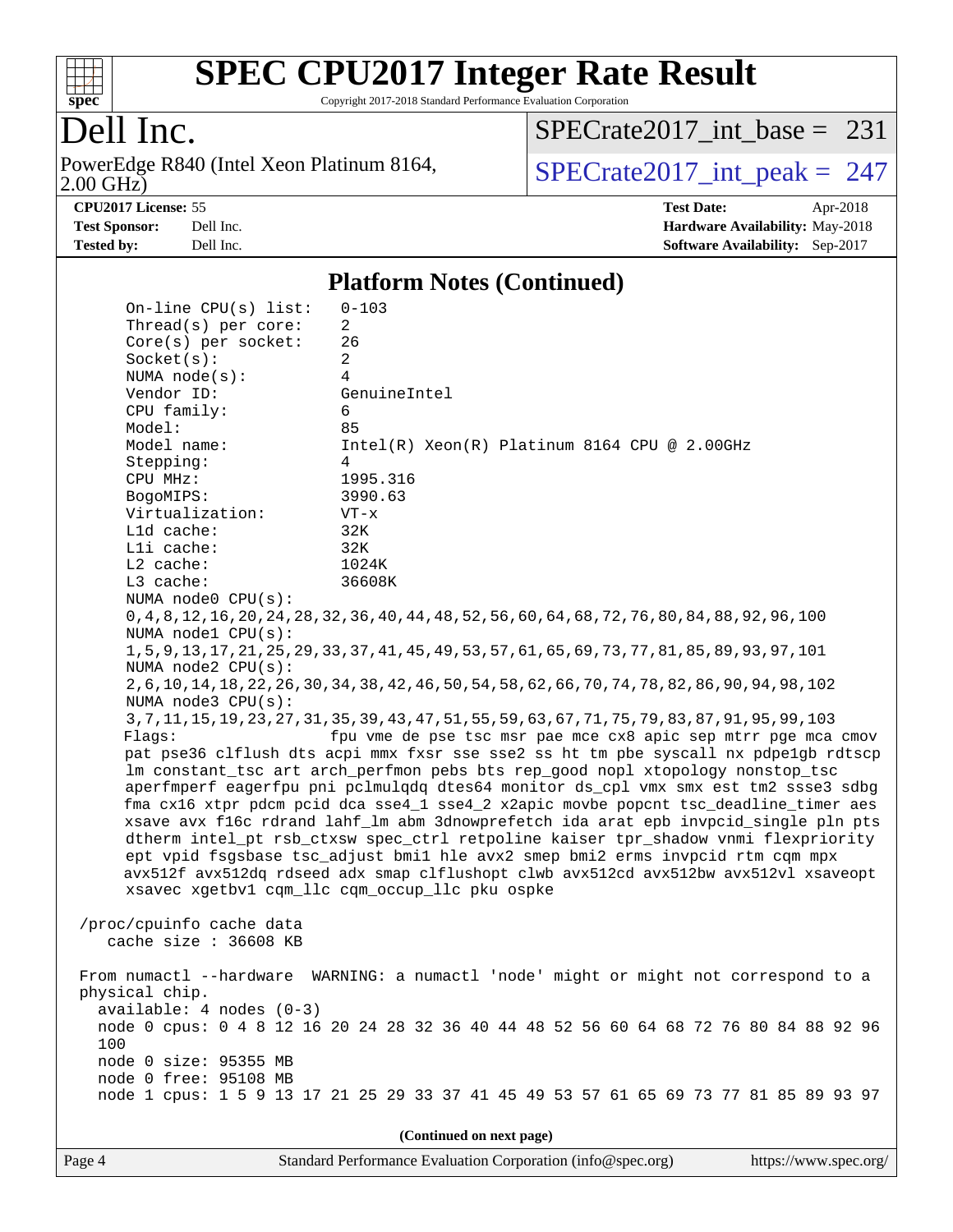

Copyright 2017-2018 Standard Performance Evaluation Corporation

### Dell Inc.

2.00 GHz) PowerEdge R840 (Intel Xeon Platinum 8164,  $\vert$  [SPECrate2017\\_int\\_peak =](http://www.spec.org/auto/cpu2017/Docs/result-fields.html#SPECrate2017intpeak) 247

 $SPECrate2017\_int\_base = 231$ 

**[CPU2017 License:](http://www.spec.org/auto/cpu2017/Docs/result-fields.html#CPU2017License)** 55 **[Test Date:](http://www.spec.org/auto/cpu2017/Docs/result-fields.html#TestDate)** Apr-2018 **[Test Sponsor:](http://www.spec.org/auto/cpu2017/Docs/result-fields.html#TestSponsor)** Dell Inc. **[Hardware Availability:](http://www.spec.org/auto/cpu2017/Docs/result-fields.html#HardwareAvailability)** May-2018 **[Tested by:](http://www.spec.org/auto/cpu2017/Docs/result-fields.html#Testedby)** Dell Inc. **[Software Availability:](http://www.spec.org/auto/cpu2017/Docs/result-fields.html#SoftwareAvailability)** Sep-2017

#### **[Platform Notes \(Continued\)](http://www.spec.org/auto/cpu2017/Docs/result-fields.html#PlatformNotes)**

Page 5 Standard Performance Evaluation Corporation [\(info@spec.org\)](mailto:info@spec.org) <https://www.spec.org/> 101 node 1 size: 96757 MB node 1 free: 96525 MB node 2 cpus: 2 6 10 14 18 22 26 30 34 38 42 46 50 54 58 62 66 70 74 78 82 86 90 94 98 102 node 2 size: 96757 MB node 2 free: 96558 MB node 3 cpus: 3 7 11 15 19 23 27 31 35 39 43 47 51 55 59 63 67 71 75 79 83 87 91 95 99 103 node 3 size: 96754 MB node 3 free: 96555 MB node distances: node 0 1 2 3 0: 10 21 11 21 1: 21 10 21 11 2: 11 21 10 21 3: 21 11 21 10 From /proc/meminfo MemTotal: 394879960 kB HugePages\_Total: 0 Hugepagesize: 2048 kB /usr/bin/lsb\_release -d SUSE Linux Enterprise Server 12 SP3 From /etc/\*release\* /etc/\*version\* SuSE-release: SUSE Linux Enterprise Server 12 (x86\_64) VERSION = 12 PATCHLEVEL = 3 # This file is deprecated and will be removed in a future service pack or release. # Please check /etc/os-release for details about this release. os-release: NAME="SLES" VERSION="12-SP3" VERSION\_ID="12.3" PRETTY\_NAME="SUSE Linux Enterprise Server 12 SP3" ID="sles" ANSI\_COLOR="0;32" CPE\_NAME="cpe:/o:suse:sles:12:sp3" uname -a: Linux linux-fitm 4.4.114-94.11-default #1 SMP Thu Feb 1 19:28:26 UTC 2018 (4309ff9) x86\_64 x86\_64 x86\_64 GNU/Linux run-level 3 Apr 30 03:10 **(Continued on next page)**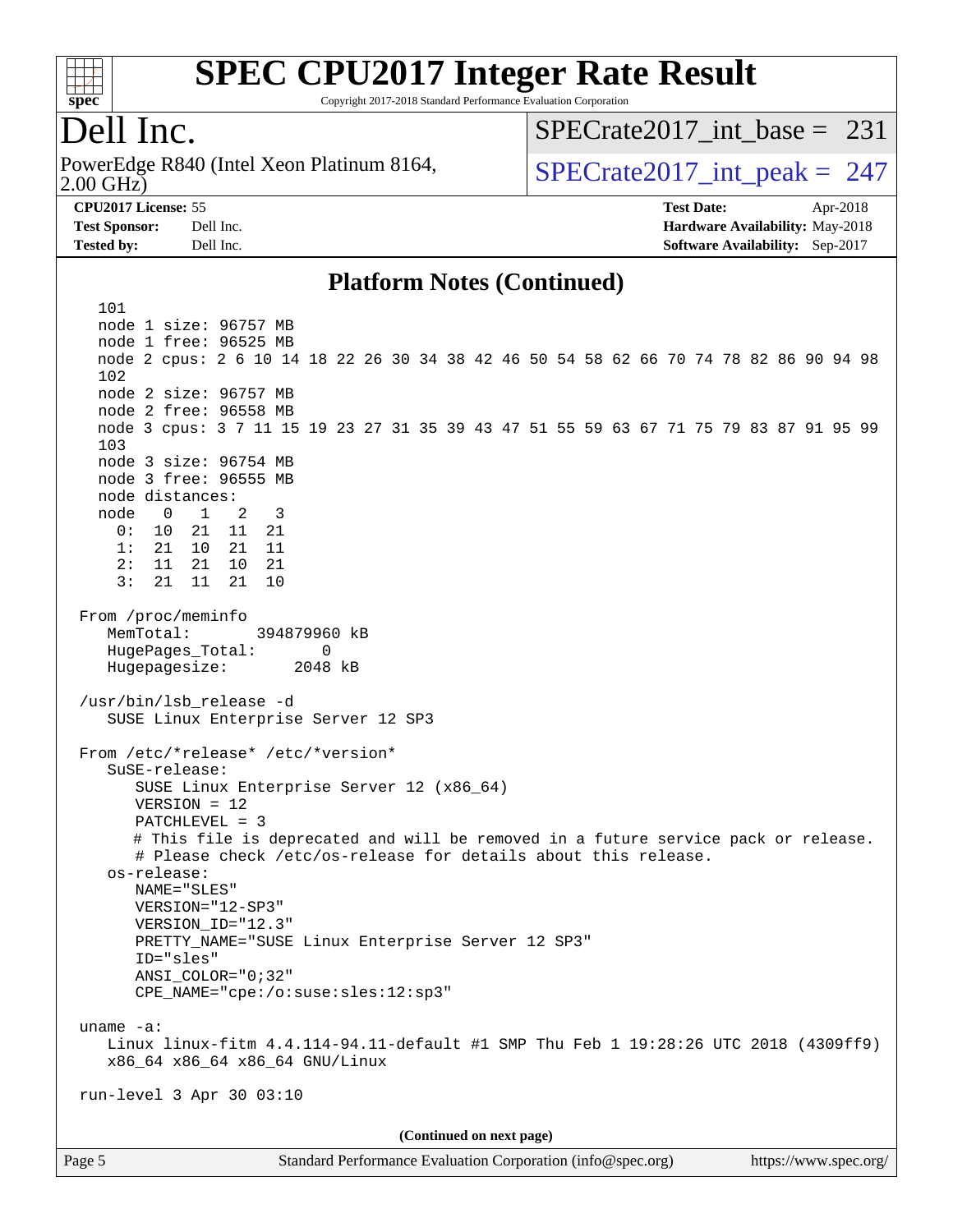

Copyright 2017-2018 Standard Performance Evaluation Corporation

#### Dell Inc.

2.00 GHz) PowerEdge R840 (Intel Xeon Platinum 8164,  $\vert$  [SPECrate2017\\_int\\_peak =](http://www.spec.org/auto/cpu2017/Docs/result-fields.html#SPECrate2017intpeak) 247

[SPECrate2017\\_int\\_base =](http://www.spec.org/auto/cpu2017/Docs/result-fields.html#SPECrate2017intbase) 231

**[Tested by:](http://www.spec.org/auto/cpu2017/Docs/result-fields.html#Testedby)** Dell Inc. **[Software Availability:](http://www.spec.org/auto/cpu2017/Docs/result-fields.html#SoftwareAvailability)** Sep-2017

**[CPU2017 License:](http://www.spec.org/auto/cpu2017/Docs/result-fields.html#CPU2017License)** 55 **[Test Date:](http://www.spec.org/auto/cpu2017/Docs/result-fields.html#TestDate)** Apr-2018 **[Test Sponsor:](http://www.spec.org/auto/cpu2017/Docs/result-fields.html#TestSponsor)** Dell Inc. **[Hardware Availability:](http://www.spec.org/auto/cpu2017/Docs/result-fields.html#HardwareAvailability)** May-2018

#### **[Platform Notes \(Continued\)](http://www.spec.org/auto/cpu2017/Docs/result-fields.html#PlatformNotes)**

 SPEC is set to: /root/cpu2017 Filesystem Type Size Used Avail Use% Mounted on /dev/sda3 xfs 394G 76G 318G 20% /

 Additional information from dmidecode follows. WARNING: Use caution when you interpret this section. The 'dmidecode' program reads system data which is "intended to allow hardware to be accurately determined", but the intent may not be met, as there are frequent changes to hardware, firmware, and the "DMTF SMBIOS" standard. BIOS Dell Inc. 1.0.0 03/20/2018

 Memory: 1x 002C0632002C 18ASF2G72PDZ-2G6D1 16 GB 2 rank 2666 13x 00AD00B300AD HMA82GR7AFR8N-VK 16 GB 2 rank 2666 7x 00AD063200AD HMA82GR7AFR8N-VK 16 GB 2 rank 2666 3x 00CE063200CE M393A2K43BB1-CTD 16 GB 2 rank 2666 24x Not Specified Not Specified

(End of data from sysinfo program)

#### **[Compiler Version Notes](http://www.spec.org/auto/cpu2017/Docs/result-fields.html#CompilerVersionNotes)**

| Page 6 | Standard Performance Evaluation Corporation (info@spec.org)                                                    | https://www.spec.org/ |
|--------|----------------------------------------------------------------------------------------------------------------|-----------------------|
|        | (Continued on next page)                                                                                       |                       |
|        | CXXC 520.omnetpp $r(\text{peak})$ 523.xalancbmk $r(\text{peak})$ 531.deepsjeng $r(\text{peak})$                |                       |
|        | icpc (ICC) 18.0.0 20170811<br>Copyright (C) 1985-2017 Intel Corporation. All rights reserved.                  |                       |
|        | CXXC 520.omnetpp $r(base)$ 523.xalancbmk $r(base)$ 531.deepsjeng $r(base)$<br>$541.$ leela_r(base)             |                       |
|        | icc (ICC) 18.0.0 20170811<br>Copyright (C) 1985-2017 Intel Corporation. All rights reserved.                   |                       |
| CC.    | 500.perlbench $r(\text{peak})$ 502.gcc $r(\text{peak})$                                                        |                       |
|        | icc (ICC) 18.0.0 20170811<br>Copyright (C) 1985-2017 Intel Corporation. All rights reserved.                   |                       |
| CC.    | 500.perlbench_r(base) 502.gcc_r(base) 505.mcf_r(base, peak)<br>525.x264 $r(base, peak)$ 557.xz $r(base, peak)$ |                       |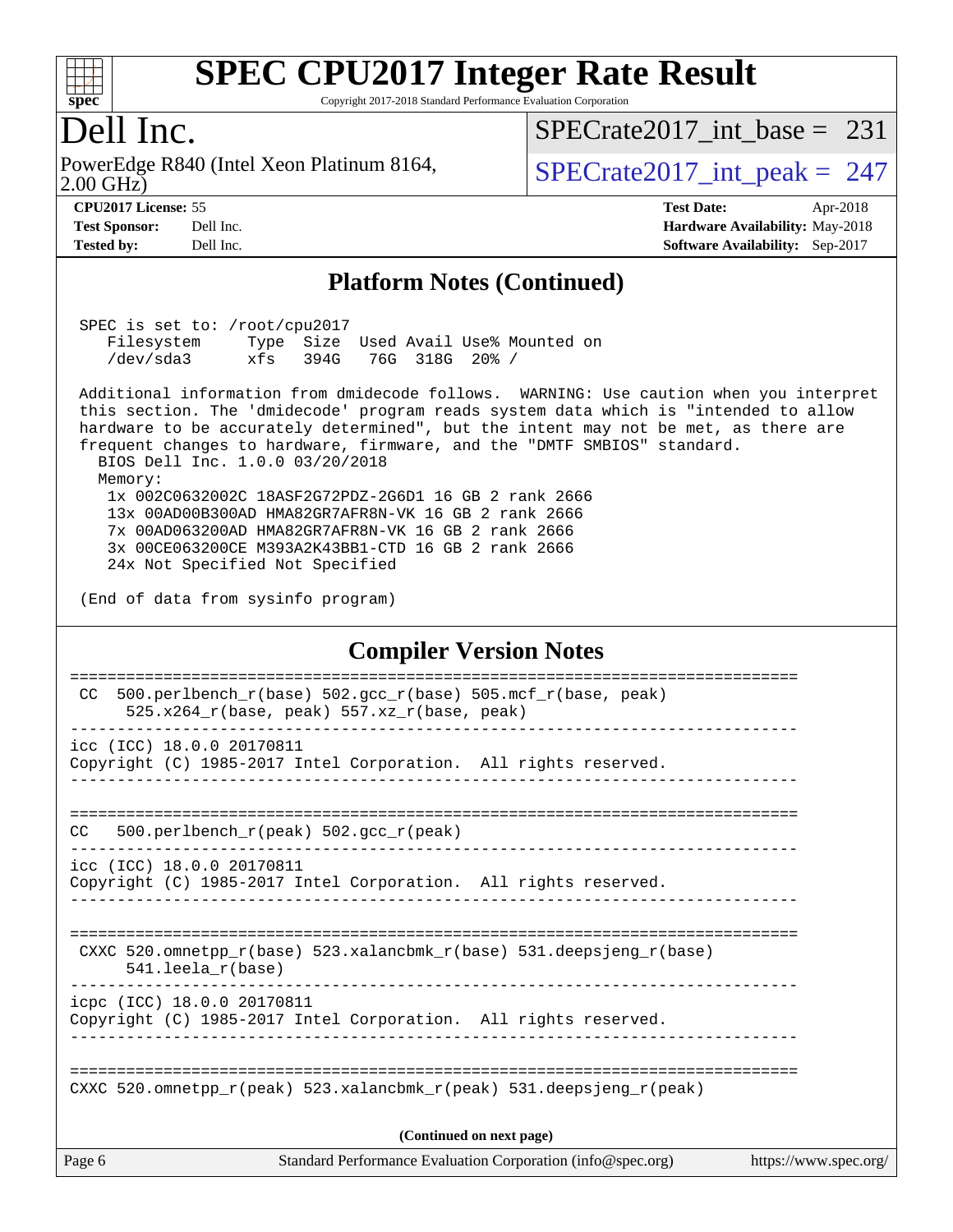

Copyright 2017-2018 Standard Performance Evaluation Corporation

### Dell Inc.

2.00 GHz) PowerEdge R840 (Intel Xeon Platinum 8164,  $\vert$  [SPECrate2017\\_int\\_peak =](http://www.spec.org/auto/cpu2017/Docs/result-fields.html#SPECrate2017intpeak) 247

[SPECrate2017\\_int\\_base =](http://www.spec.org/auto/cpu2017/Docs/result-fields.html#SPECrate2017intbase) 231

| <b>Test Sponsor:</b> | Dell In |
|----------------------|---------|
| Tested by:           | Dell In |

**[CPU2017 License:](http://www.spec.org/auto/cpu2017/Docs/result-fields.html#CPU2017License)** 55 **[Test Date:](http://www.spec.org/auto/cpu2017/Docs/result-fields.html#TestDate)** Apr-2018 **[Test Sponsor:](http://www.spec.org/auto/cpu2017/Docs/result-fields.html#TestSponsor) [Hardware Availability:](http://www.spec.org/auto/cpu2017/Docs/result-fields.html#HardwareAvailability)** May-2018 **[Tested by:](http://www.spec.org/auto/cpu2017/Docs/result-fields.html#Testedby) [Software Availability:](http://www.spec.org/auto/cpu2017/Docs/result-fields.html#SoftwareAvailability)** Sep-2017

#### **[Compiler Version Notes \(Continued\)](http://www.spec.org/auto/cpu2017/Docs/result-fields.html#CompilerVersionNotes)**

| $541.$ leela_r(peak) |  |
|----------------------|--|
|----------------------|--|

| icpc (ICC) 18.0.0 20170811 |  |                                                                 |  |  |
|----------------------------|--|-----------------------------------------------------------------|--|--|
|                            |  | Copyright (C) 1985-2017 Intel Corporation. All rights reserved. |  |  |
|                            |  |                                                                 |  |  |

==============================================================================

FC 548.exchange2\_r(base, peak)

```
------------------------------------------------------------------------------
ifort (IFORT) 18.0.0 20170811
```

| . |  |                                                                 |  |  |
|---|--|-----------------------------------------------------------------|--|--|
|   |  | Copyright (C) 1985-2017 Intel Corporation. All rights reserved. |  |  |

#### ------------------------------------------------------------------------------

### **[Base Compiler Invocation](http://www.spec.org/auto/cpu2017/Docs/result-fields.html#BaseCompilerInvocation)**

[C benchmarks](http://www.spec.org/auto/cpu2017/Docs/result-fields.html#Cbenchmarks): [icc](http://www.spec.org/cpu2017/results/res2018q2/cpu2017-20180514-05571.flags.html#user_CCbase_intel_icc_18.0_66fc1ee009f7361af1fbd72ca7dcefbb700085f36577c54f309893dd4ec40d12360134090235512931783d35fd58c0460139e722d5067c5574d8eaf2b3e37e92)

[C++ benchmarks:](http://www.spec.org/auto/cpu2017/Docs/result-fields.html#CXXbenchmarks) [icpc](http://www.spec.org/cpu2017/results/res2018q2/cpu2017-20180514-05571.flags.html#user_CXXbase_intel_icpc_18.0_c510b6838c7f56d33e37e94d029a35b4a7bccf4766a728ee175e80a419847e808290a9b78be685c44ab727ea267ec2f070ec5dc83b407c0218cded6866a35d07)

[Fortran benchmarks](http://www.spec.org/auto/cpu2017/Docs/result-fields.html#Fortranbenchmarks): [ifort](http://www.spec.org/cpu2017/results/res2018q2/cpu2017-20180514-05571.flags.html#user_FCbase_intel_ifort_18.0_8111460550e3ca792625aed983ce982f94888b8b503583aa7ba2b8303487b4d8a21a13e7191a45c5fd58ff318f48f9492884d4413fa793fd88dd292cad7027ca)

### **[Base Portability Flags](http://www.spec.org/auto/cpu2017/Docs/result-fields.html#BasePortabilityFlags)**

 500.perlbench\_r: [-DSPEC\\_LP64](http://www.spec.org/cpu2017/results/res2018q2/cpu2017-20180514-05571.flags.html#b500.perlbench_r_basePORTABILITY_DSPEC_LP64) [-DSPEC\\_LINUX\\_X64](http://www.spec.org/cpu2017/results/res2018q2/cpu2017-20180514-05571.flags.html#b500.perlbench_r_baseCPORTABILITY_DSPEC_LINUX_X64) 502.gcc\_r: [-DSPEC\\_LP64](http://www.spec.org/cpu2017/results/res2018q2/cpu2017-20180514-05571.flags.html#suite_basePORTABILITY502_gcc_r_DSPEC_LP64) 505.mcf\_r: [-DSPEC\\_LP64](http://www.spec.org/cpu2017/results/res2018q2/cpu2017-20180514-05571.flags.html#suite_basePORTABILITY505_mcf_r_DSPEC_LP64) 520.omnetpp\_r: [-DSPEC\\_LP64](http://www.spec.org/cpu2017/results/res2018q2/cpu2017-20180514-05571.flags.html#suite_basePORTABILITY520_omnetpp_r_DSPEC_LP64) 523.xalancbmk\_r: [-DSPEC\\_LP64](http://www.spec.org/cpu2017/results/res2018q2/cpu2017-20180514-05571.flags.html#suite_basePORTABILITY523_xalancbmk_r_DSPEC_LP64) [-DSPEC\\_LINUX](http://www.spec.org/cpu2017/results/res2018q2/cpu2017-20180514-05571.flags.html#b523.xalancbmk_r_baseCXXPORTABILITY_DSPEC_LINUX) 525.x264\_r: [-DSPEC\\_LP64](http://www.spec.org/cpu2017/results/res2018q2/cpu2017-20180514-05571.flags.html#suite_basePORTABILITY525_x264_r_DSPEC_LP64) 531.deepsjeng\_r: [-DSPEC\\_LP64](http://www.spec.org/cpu2017/results/res2018q2/cpu2017-20180514-05571.flags.html#suite_basePORTABILITY531_deepsjeng_r_DSPEC_LP64) 541.leela\_r: [-DSPEC\\_LP64](http://www.spec.org/cpu2017/results/res2018q2/cpu2017-20180514-05571.flags.html#suite_basePORTABILITY541_leela_r_DSPEC_LP64) 548.exchange2\_r: [-DSPEC\\_LP64](http://www.spec.org/cpu2017/results/res2018q2/cpu2017-20180514-05571.flags.html#suite_basePORTABILITY548_exchange2_r_DSPEC_LP64) 557.xz\_r: [-DSPEC\\_LP64](http://www.spec.org/cpu2017/results/res2018q2/cpu2017-20180514-05571.flags.html#suite_basePORTABILITY557_xz_r_DSPEC_LP64)

### **[Base Optimization Flags](http://www.spec.org/auto/cpu2017/Docs/result-fields.html#BaseOptimizationFlags)**

[C benchmarks](http://www.spec.org/auto/cpu2017/Docs/result-fields.html#Cbenchmarks):

[-Wl,-z,muldefs](http://www.spec.org/cpu2017/results/res2018q2/cpu2017-20180514-05571.flags.html#user_CCbase_link_force_multiple1_b4cbdb97b34bdee9ceefcfe54f4c8ea74255f0b02a4b23e853cdb0e18eb4525ac79b5a88067c842dd0ee6996c24547a27a4b99331201badda8798ef8a743f577) [-xCORE-AVX2](http://www.spec.org/cpu2017/results/res2018q2/cpu2017-20180514-05571.flags.html#user_CCbase_f-xCORE-AVX2) [-ipo](http://www.spec.org/cpu2017/results/res2018q2/cpu2017-20180514-05571.flags.html#user_CCbase_f-ipo) [-O3](http://www.spec.org/cpu2017/results/res2018q2/cpu2017-20180514-05571.flags.html#user_CCbase_f-O3) [-no-prec-div](http://www.spec.org/cpu2017/results/res2018q2/cpu2017-20180514-05571.flags.html#user_CCbase_f-no-prec-div)

**(Continued on next page)**

Page 7 Standard Performance Evaluation Corporation [\(info@spec.org\)](mailto:info@spec.org) <https://www.spec.org/>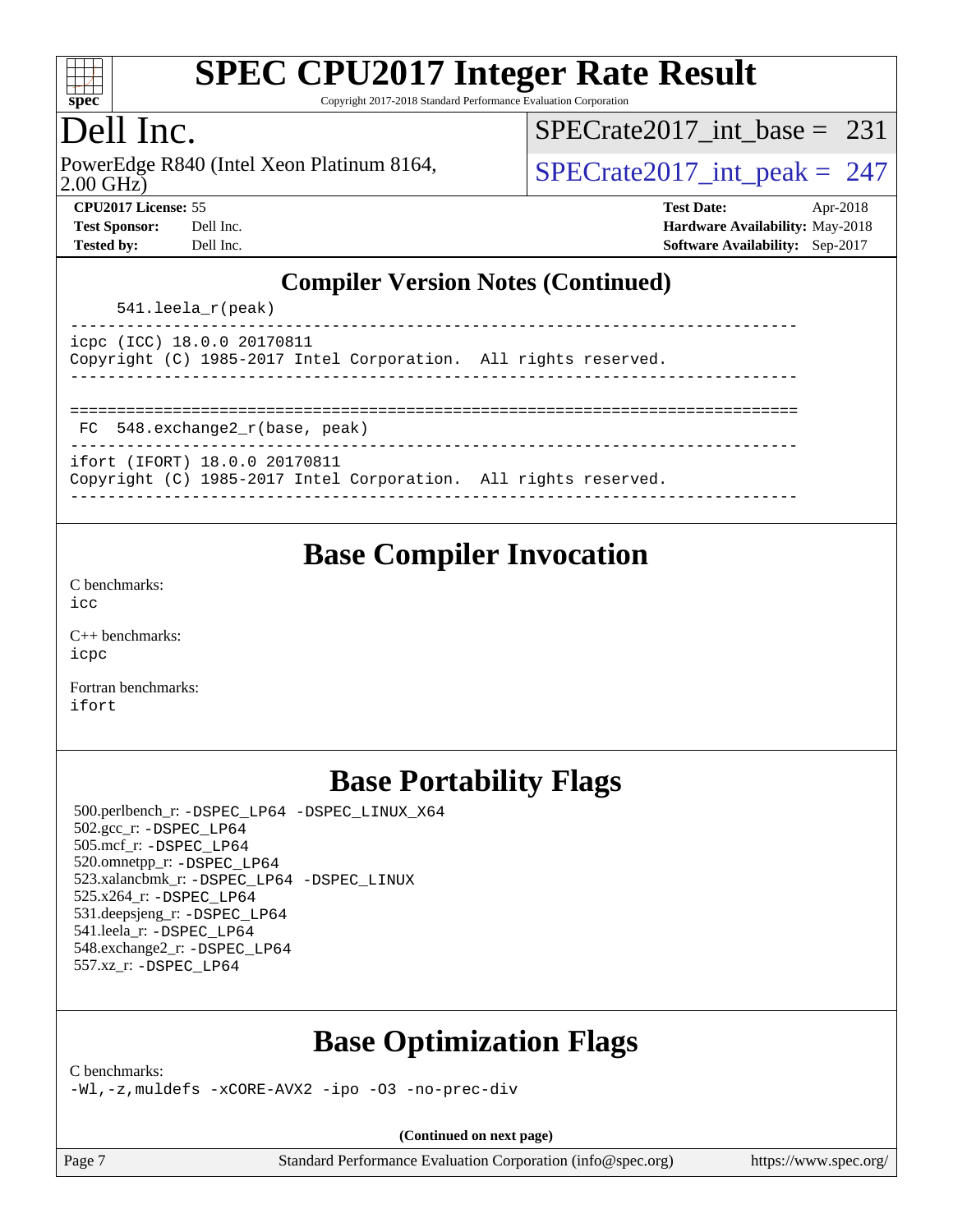

Copyright 2017-2018 Standard Performance Evaluation Corporation

### Dell Inc.

PowerEdge R840 (Intel Xeon Platinum 8164,<br>2.00 GHz)

[SPECrate2017\\_int\\_base =](http://www.spec.org/auto/cpu2017/Docs/result-fields.html#SPECrate2017intbase) 231

 $SPECTate 2017\_int\_peak = 247$ 

**[CPU2017 License:](http://www.spec.org/auto/cpu2017/Docs/result-fields.html#CPU2017License)** 55 **[Test Date:](http://www.spec.org/auto/cpu2017/Docs/result-fields.html#TestDate)** Apr-2018 **[Test Sponsor:](http://www.spec.org/auto/cpu2017/Docs/result-fields.html#TestSponsor)** Dell Inc. **[Hardware Availability:](http://www.spec.org/auto/cpu2017/Docs/result-fields.html#HardwareAvailability)** May-2018 **[Tested by:](http://www.spec.org/auto/cpu2017/Docs/result-fields.html#Testedby)** Dell Inc. **[Software Availability:](http://www.spec.org/auto/cpu2017/Docs/result-fields.html#SoftwareAvailability)** Sep-2017

## **[Base Optimization Flags \(Continued\)](http://www.spec.org/auto/cpu2017/Docs/result-fields.html#BaseOptimizationFlags)**

[C benchmarks](http://www.spec.org/auto/cpu2017/Docs/result-fields.html#Cbenchmarks) (continued):

[-qopt-mem-layout-trans=3](http://www.spec.org/cpu2017/results/res2018q2/cpu2017-20180514-05571.flags.html#user_CCbase_f-qopt-mem-layout-trans_de80db37974c74b1f0e20d883f0b675c88c3b01e9d123adea9b28688d64333345fb62bc4a798493513fdb68f60282f9a726aa07f478b2f7113531aecce732043) [-L/usr/local/je5.0.1-64/lib](http://www.spec.org/cpu2017/results/res2018q2/cpu2017-20180514-05571.flags.html#user_CCbase_jemalloc_link_path64_4b10a636b7bce113509b17f3bd0d6226c5fb2346b9178c2d0232c14f04ab830f976640479e5c33dc2bcbbdad86ecfb6634cbbd4418746f06f368b512fced5394) [-ljemalloc](http://www.spec.org/cpu2017/results/res2018q2/cpu2017-20180514-05571.flags.html#user_CCbase_jemalloc_link_lib_d1249b907c500fa1c0672f44f562e3d0f79738ae9e3c4a9c376d49f265a04b9c99b167ecedbf6711b3085be911c67ff61f150a17b3472be731631ba4d0471706)

[C++ benchmarks:](http://www.spec.org/auto/cpu2017/Docs/result-fields.html#CXXbenchmarks)

[-Wl,-z,muldefs](http://www.spec.org/cpu2017/results/res2018q2/cpu2017-20180514-05571.flags.html#user_CXXbase_link_force_multiple1_b4cbdb97b34bdee9ceefcfe54f4c8ea74255f0b02a4b23e853cdb0e18eb4525ac79b5a88067c842dd0ee6996c24547a27a4b99331201badda8798ef8a743f577) [-xCORE-AVX2](http://www.spec.org/cpu2017/results/res2018q2/cpu2017-20180514-05571.flags.html#user_CXXbase_f-xCORE-AVX2) [-ipo](http://www.spec.org/cpu2017/results/res2018q2/cpu2017-20180514-05571.flags.html#user_CXXbase_f-ipo) [-O3](http://www.spec.org/cpu2017/results/res2018q2/cpu2017-20180514-05571.flags.html#user_CXXbase_f-O3) [-no-prec-div](http://www.spec.org/cpu2017/results/res2018q2/cpu2017-20180514-05571.flags.html#user_CXXbase_f-no-prec-div) [-qopt-mem-layout-trans=3](http://www.spec.org/cpu2017/results/res2018q2/cpu2017-20180514-05571.flags.html#user_CXXbase_f-qopt-mem-layout-trans_de80db37974c74b1f0e20d883f0b675c88c3b01e9d123adea9b28688d64333345fb62bc4a798493513fdb68f60282f9a726aa07f478b2f7113531aecce732043) [-L/usr/local/je5.0.1-64/lib](http://www.spec.org/cpu2017/results/res2018q2/cpu2017-20180514-05571.flags.html#user_CXXbase_jemalloc_link_path64_4b10a636b7bce113509b17f3bd0d6226c5fb2346b9178c2d0232c14f04ab830f976640479e5c33dc2bcbbdad86ecfb6634cbbd4418746f06f368b512fced5394) [-ljemalloc](http://www.spec.org/cpu2017/results/res2018q2/cpu2017-20180514-05571.flags.html#user_CXXbase_jemalloc_link_lib_d1249b907c500fa1c0672f44f562e3d0f79738ae9e3c4a9c376d49f265a04b9c99b167ecedbf6711b3085be911c67ff61f150a17b3472be731631ba4d0471706)

[Fortran benchmarks](http://www.spec.org/auto/cpu2017/Docs/result-fields.html#Fortranbenchmarks):

[-Wl,-z,muldefs](http://www.spec.org/cpu2017/results/res2018q2/cpu2017-20180514-05571.flags.html#user_FCbase_link_force_multiple1_b4cbdb97b34bdee9ceefcfe54f4c8ea74255f0b02a4b23e853cdb0e18eb4525ac79b5a88067c842dd0ee6996c24547a27a4b99331201badda8798ef8a743f577) [-xCORE-AVX2](http://www.spec.org/cpu2017/results/res2018q2/cpu2017-20180514-05571.flags.html#user_FCbase_f-xCORE-AVX2) [-ipo](http://www.spec.org/cpu2017/results/res2018q2/cpu2017-20180514-05571.flags.html#user_FCbase_f-ipo) [-O3](http://www.spec.org/cpu2017/results/res2018q2/cpu2017-20180514-05571.flags.html#user_FCbase_f-O3) [-no-prec-div](http://www.spec.org/cpu2017/results/res2018q2/cpu2017-20180514-05571.flags.html#user_FCbase_f-no-prec-div) [-qopt-mem-layout-trans=3](http://www.spec.org/cpu2017/results/res2018q2/cpu2017-20180514-05571.flags.html#user_FCbase_f-qopt-mem-layout-trans_de80db37974c74b1f0e20d883f0b675c88c3b01e9d123adea9b28688d64333345fb62bc4a798493513fdb68f60282f9a726aa07f478b2f7113531aecce732043) [-nostandard-realloc-lhs](http://www.spec.org/cpu2017/results/res2018q2/cpu2017-20180514-05571.flags.html#user_FCbase_f_2003_std_realloc_82b4557e90729c0f113870c07e44d33d6f5a304b4f63d4c15d2d0f1fab99f5daaed73bdb9275d9ae411527f28b936061aa8b9c8f2d63842963b95c9dd6426b8a) [-align array32byte](http://www.spec.org/cpu2017/results/res2018q2/cpu2017-20180514-05571.flags.html#user_FCbase_align_array32byte_b982fe038af199962ba9a80c053b8342c548c85b40b8e86eb3cc33dee0d7986a4af373ac2d51c3f7cf710a18d62fdce2948f201cd044323541f22fc0fffc51b6) [-L/usr/local/je5.0.1-64/lib](http://www.spec.org/cpu2017/results/res2018q2/cpu2017-20180514-05571.flags.html#user_FCbase_jemalloc_link_path64_4b10a636b7bce113509b17f3bd0d6226c5fb2346b9178c2d0232c14f04ab830f976640479e5c33dc2bcbbdad86ecfb6634cbbd4418746f06f368b512fced5394) [-ljemalloc](http://www.spec.org/cpu2017/results/res2018q2/cpu2017-20180514-05571.flags.html#user_FCbase_jemalloc_link_lib_d1249b907c500fa1c0672f44f562e3d0f79738ae9e3c4a9c376d49f265a04b9c99b167ecedbf6711b3085be911c67ff61f150a17b3472be731631ba4d0471706)

#### **[Base Other Flags](http://www.spec.org/auto/cpu2017/Docs/result-fields.html#BaseOtherFlags)**

[C benchmarks](http://www.spec.org/auto/cpu2017/Docs/result-fields.html#Cbenchmarks):  $-m64 - std = c11$  $-m64 - std = c11$ 

[C++ benchmarks:](http://www.spec.org/auto/cpu2017/Docs/result-fields.html#CXXbenchmarks) [-m64](http://www.spec.org/cpu2017/results/res2018q2/cpu2017-20180514-05571.flags.html#user_CXXbase_intel_intel64_18.0_af43caccfc8ded86e7699f2159af6efc7655f51387b94da716254467f3c01020a5059329e2569e4053f409e7c9202a7efc638f7a6d1ffb3f52dea4a3e31d82ab)

[Fortran benchmarks](http://www.spec.org/auto/cpu2017/Docs/result-fields.html#Fortranbenchmarks):  $-m64$ 

### **[Peak Compiler Invocation](http://www.spec.org/auto/cpu2017/Docs/result-fields.html#PeakCompilerInvocation)**

[C benchmarks](http://www.spec.org/auto/cpu2017/Docs/result-fields.html#Cbenchmarks):  $i$ cc

[C++ benchmarks:](http://www.spec.org/auto/cpu2017/Docs/result-fields.html#CXXbenchmarks) [icpc](http://www.spec.org/cpu2017/results/res2018q2/cpu2017-20180514-05571.flags.html#user_CXXpeak_intel_icpc_18.0_c510b6838c7f56d33e37e94d029a35b4a7bccf4766a728ee175e80a419847e808290a9b78be685c44ab727ea267ec2f070ec5dc83b407c0218cded6866a35d07)

[Fortran benchmarks](http://www.spec.org/auto/cpu2017/Docs/result-fields.html#Fortranbenchmarks): [ifort](http://www.spec.org/cpu2017/results/res2018q2/cpu2017-20180514-05571.flags.html#user_FCpeak_intel_ifort_18.0_8111460550e3ca792625aed983ce982f94888b8b503583aa7ba2b8303487b4d8a21a13e7191a45c5fd58ff318f48f9492884d4413fa793fd88dd292cad7027ca)

### **[Peak Portability Flags](http://www.spec.org/auto/cpu2017/Docs/result-fields.html#PeakPortabilityFlags)**

 500.perlbench\_r: [-DSPEC\\_LP64](http://www.spec.org/cpu2017/results/res2018q2/cpu2017-20180514-05571.flags.html#b500.perlbench_r_peakPORTABILITY_DSPEC_LP64) [-DSPEC\\_LINUX\\_X64](http://www.spec.org/cpu2017/results/res2018q2/cpu2017-20180514-05571.flags.html#b500.perlbench_r_peakCPORTABILITY_DSPEC_LINUX_X64) 502.gcc\_r: [-D\\_FILE\\_OFFSET\\_BITS=64](http://www.spec.org/cpu2017/results/res2018q2/cpu2017-20180514-05571.flags.html#user_peakPORTABILITY502_gcc_r_file_offset_bits_64_5ae949a99b284ddf4e95728d47cb0843d81b2eb0e18bdfe74bbf0f61d0b064f4bda2f10ea5eb90e1dcab0e84dbc592acfc5018bc955c18609f94ddb8d550002c) 505.mcf\_r: [-DSPEC\\_LP64](http://www.spec.org/cpu2017/results/res2018q2/cpu2017-20180514-05571.flags.html#suite_peakPORTABILITY505_mcf_r_DSPEC_LP64)

**(Continued on next page)**

Page 8 Standard Performance Evaluation Corporation [\(info@spec.org\)](mailto:info@spec.org) <https://www.spec.org/>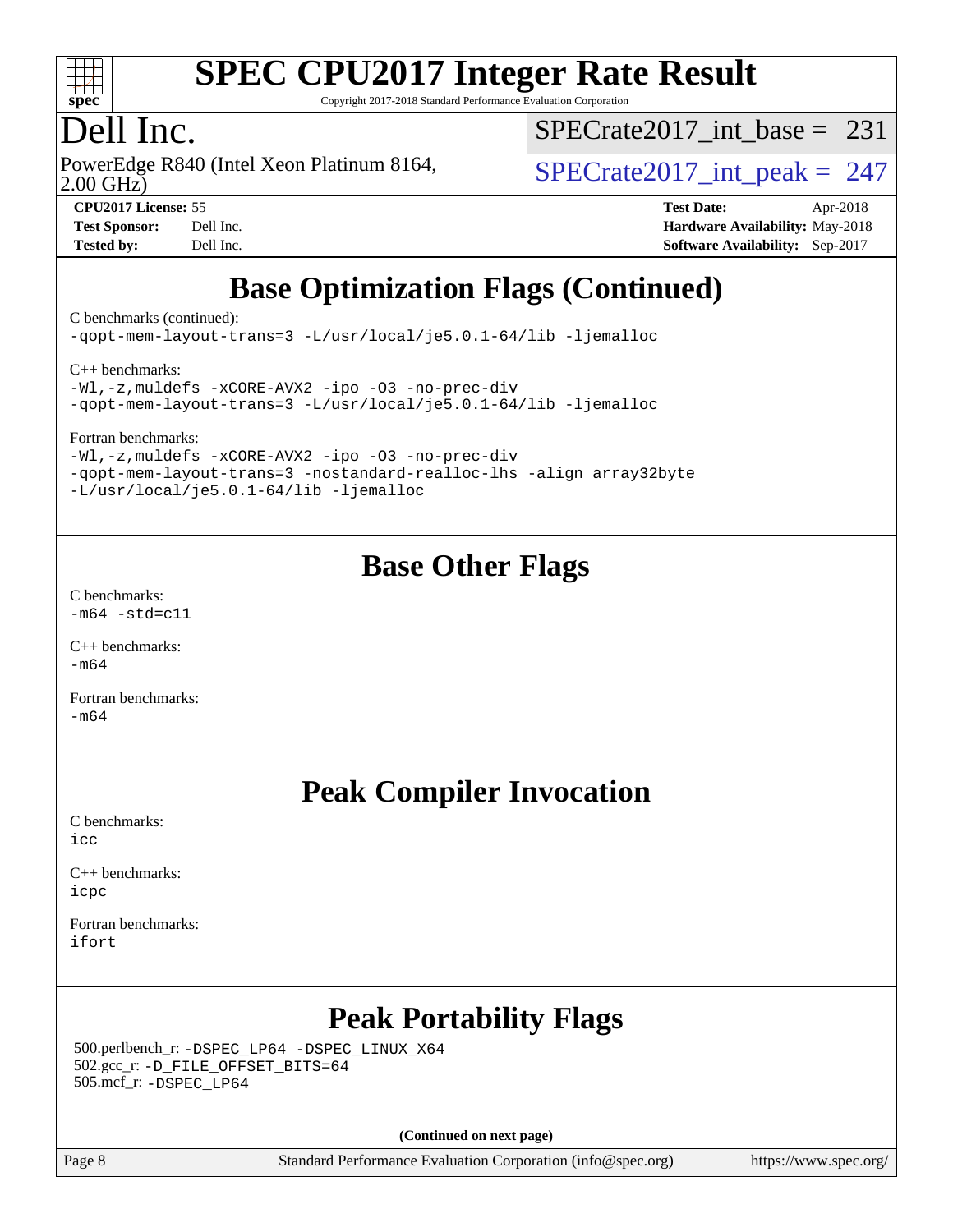

Copyright 2017-2018 Standard Performance Evaluation Corporation

### Dell Inc.

2.00 GHz) PowerEdge R840 (Intel Xeon Platinum 8164,  $\vert$  [SPECrate2017\\_int\\_peak =](http://www.spec.org/auto/cpu2017/Docs/result-fields.html#SPECrate2017intpeak) 247

 $SPECrate2017\_int\_base = 231$ 

**[CPU2017 License:](http://www.spec.org/auto/cpu2017/Docs/result-fields.html#CPU2017License)** 55 **[Test Date:](http://www.spec.org/auto/cpu2017/Docs/result-fields.html#TestDate)** Apr-2018 **[Test Sponsor:](http://www.spec.org/auto/cpu2017/Docs/result-fields.html#TestSponsor)** Dell Inc. **[Hardware Availability:](http://www.spec.org/auto/cpu2017/Docs/result-fields.html#HardwareAvailability)** May-2018 **[Tested by:](http://www.spec.org/auto/cpu2017/Docs/result-fields.html#Testedby)** Dell Inc. **[Software Availability:](http://www.spec.org/auto/cpu2017/Docs/result-fields.html#SoftwareAvailability)** Sep-2017

## **[Peak Portability Flags \(Continued\)](http://www.spec.org/auto/cpu2017/Docs/result-fields.html#PeakPortabilityFlags)**

 520.omnetpp\_r: [-DSPEC\\_LP64](http://www.spec.org/cpu2017/results/res2018q2/cpu2017-20180514-05571.flags.html#suite_peakPORTABILITY520_omnetpp_r_DSPEC_LP64) 523.xalancbmk\_r: [-D\\_FILE\\_OFFSET\\_BITS=64](http://www.spec.org/cpu2017/results/res2018q2/cpu2017-20180514-05571.flags.html#user_peakPORTABILITY523_xalancbmk_r_file_offset_bits_64_5ae949a99b284ddf4e95728d47cb0843d81b2eb0e18bdfe74bbf0f61d0b064f4bda2f10ea5eb90e1dcab0e84dbc592acfc5018bc955c18609f94ddb8d550002c) [-DSPEC\\_LINUX](http://www.spec.org/cpu2017/results/res2018q2/cpu2017-20180514-05571.flags.html#b523.xalancbmk_r_peakCXXPORTABILITY_DSPEC_LINUX) 525.x264\_r: [-DSPEC\\_LP64](http://www.spec.org/cpu2017/results/res2018q2/cpu2017-20180514-05571.flags.html#suite_peakPORTABILITY525_x264_r_DSPEC_LP64) 531.deepsjeng\_r: [-DSPEC\\_LP64](http://www.spec.org/cpu2017/results/res2018q2/cpu2017-20180514-05571.flags.html#suite_peakPORTABILITY531_deepsjeng_r_DSPEC_LP64) 541.leela\_r: [-DSPEC\\_LP64](http://www.spec.org/cpu2017/results/res2018q2/cpu2017-20180514-05571.flags.html#suite_peakPORTABILITY541_leela_r_DSPEC_LP64) 548.exchange2\_r: [-DSPEC\\_LP64](http://www.spec.org/cpu2017/results/res2018q2/cpu2017-20180514-05571.flags.html#suite_peakPORTABILITY548_exchange2_r_DSPEC_LP64) 557.xz\_r: [-DSPEC\\_LP64](http://www.spec.org/cpu2017/results/res2018q2/cpu2017-20180514-05571.flags.html#suite_peakPORTABILITY557_xz_r_DSPEC_LP64)

### **[Peak Optimization Flags](http://www.spec.org/auto/cpu2017/Docs/result-fields.html#PeakOptimizationFlags)**

[C benchmarks](http://www.spec.org/auto/cpu2017/Docs/result-fields.html#Cbenchmarks):

```
 500.perlbench_r: -Wl,-z,muldefs -prof-gen(pass 1) -prof-use(pass 2) -ipo
-xCORE-AVX2 -O3 -no-prec-div -qopt-mem-layout-trans=3
-fno-strict-overflow -L/usr/local/je5.0.1-64/lib
-ljemalloc
 502.gcc_r: -L/opt/intel/compilers_and_libraries_2018/linux/lib/ia32
-Wl,-z,muldefs -prof-gen(pass 1) -prof-use(pass 2) -ipo
-xCORE-AVX2 -O3 -no-prec-div -qopt-mem-layout-trans=3
-L/usr/local/je5.0.1-32/lib -ljemalloc
 505.mcf_r: -Wl,-z,muldefs -xCORE-AVX2 -ipo -O3 -no-prec-div
-qopt-mem-layout-trans=3 -L/usr/local/je5.0.1-64/lib
-ljemalloc
 525.x264_r: -Wl,-z,muldefs -xCORE-AVX2 -ipo -O3 -no-prec-div
-qopt-mem-layout-trans=3 -fno-alias
-L/usr/local/je5.0.1-64/lib -ljemalloc
 557.xz_r: Same as 505.mcf_r
C++ benchmarks: 
 520.omnetpp_r: -Wl,-z,muldefs -prof-gen(pass 1) -prof-use(pass 2) -ipo
-xCORE-AVX2 -O3 -no-prec-div -qopt-mem-layout-trans=3
-L/usr/local/je5.0.1-64/lib -ljemalloc
 523.xalancbmk_r: -L/opt/intel/compilers_and_libraries_2018/linux/lib/ia32
-Wl,-z,muldefs -prof-gen(pass 1) -prof-use(pass 2) -ipo
-xCORE-AVX2 -O3 -no-prec-div -qopt-mem-layout-trans=3
-L/usr/local/je5.0.1-32/lib -ljemalloc
```
**(Continued on next page)**